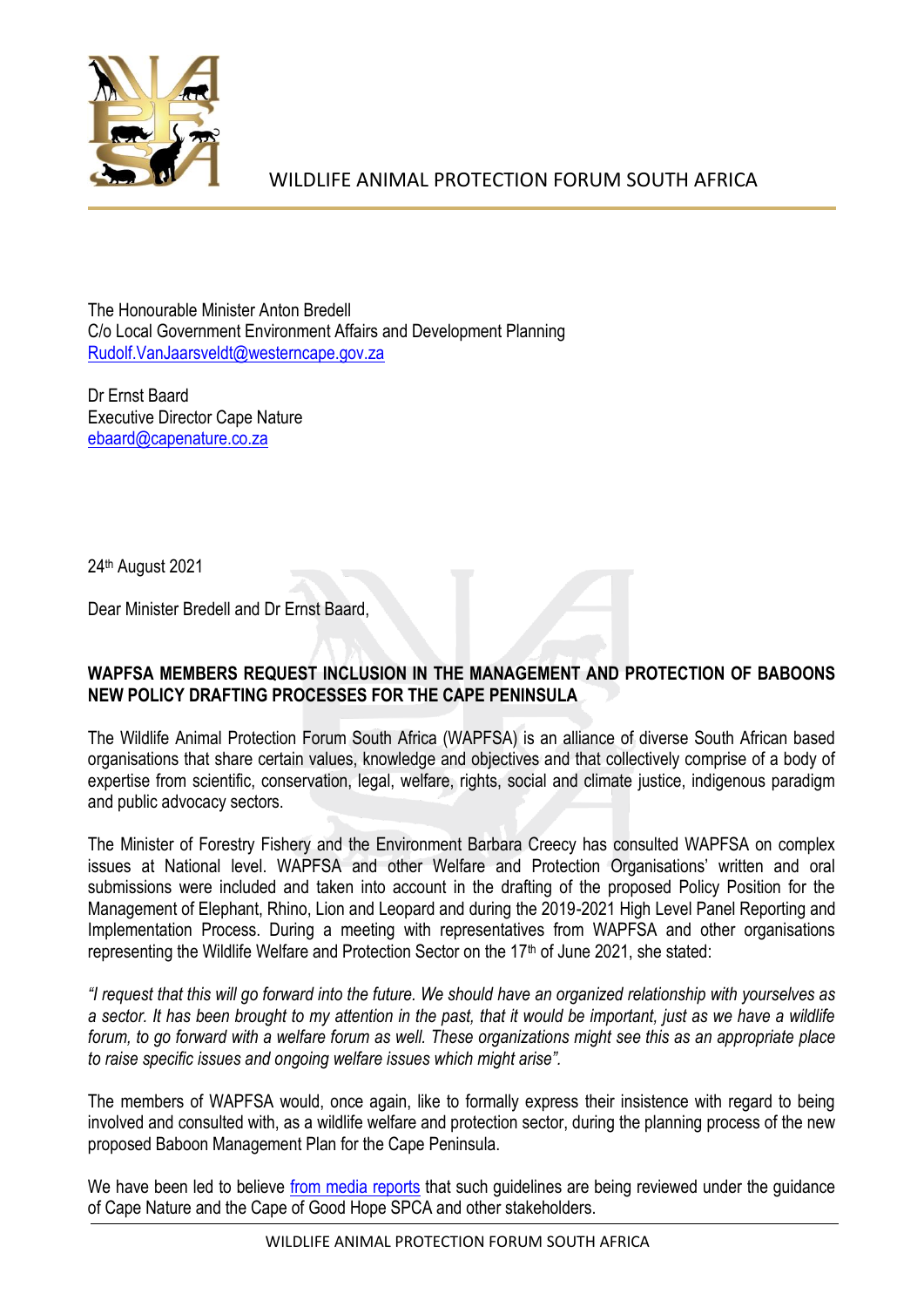WAPFSA has, on multiple occasions, formally indicated that citizens in the Cape Peninsula need new legislation and by-laws rather than guidelines.

WAPFSA is hereby requesting to be kept informed on the exact processes and timeline of consultation of our and other – sectors. In addition, this consultation with our sector should occur prior to any proposed amendments to the management policy are considered and not after.

WAPFSA members believe that the suggestion of attending workshops to review the new guidelines and protocols once these are formulated is not acceptable.

WAPFSA has a historic interest in the management and protection of Chacma Baboons in the Cape Peninsula:

On the 23rd of February 2021 Members of the Wildlife Animal Protection Forum South Africa requested a formal report-back on the proposed revised protocols with regard to the protection and management of baboons in the Western Cape. To date we have not received any response to this request.

This formal request followed the participation of WAPFSA members at a meeting organised by Cape Nature at the request of Minister Bredell which was held on the 13<sup>th</sup> November 2020. Herewith a [copy of the letter:](file:///C:/Users/megan/Desktop/WAPFSA%20REQUEST%20FOR%20FOLLOW-UP%20COMMUNICATION%20AFTER%20THE%202020%20%20MEETING%20ON%20BABOON%20MANAGEMENT.pdf)

Prior to our forementioned report-back request and to our attendance at the meeting held on the 13<sup>th</sup> November 2020, members of WAPFSA have engaged with all the authorities who are currently involved with the current management of baboons in the Western Cape since WAPFSA's inception in 2019:

- 1. WAPFSA [exchanged](file:///C:/Users/megan/Desktop/Response%20to%20BTT%2013Aug.pdf) letters with the Baboon Technical Team in July 2019, highlighting the untenable, ineffective management of baboons which included the killing of individual baboons as a form of the management protocol. Despite Professor [Justin O'Riain's article](http://www.news.uct.ac.za/article/-2021-07-21-cape-towns-baboon-programme-successful-coexistence-between-wildlife-and-urban-communities) published on the 21<sup>st</sup> July 2021 about the successful coexistence between baboons and humans on the Cape Peninsula, at least 77 baboons have been euthanized since 2012 in terms of this management protocol. Cape Nature issued permits, in October 2018 that were valid until October 2019, to two farms in Constantia to kill "problematic baboons" [according](https://www.news24.com/news24/southafrica/news/seven-baboons-killed-after-permits-granted-to-constantia-farms-20180707) to official reports from Cape Nature total of seven baboons were killed.
- 2. [WAPFSA requested a moratorium,](file:///C:/Users/megan/Desktop/Forum%20on%20Baboon%20Euthanizing150719.pdf) in July 2019, on the killing of baboons until improved management protocols could be unilaterally agreed upon.

Despite [experts warning](https://www.nationalgeographic.com/animals/article/160422-baboons-cape-town-conservation-south-africa) that the lethal removal of male baboons may doom the entire baboon population and WAPFSA'S aforementioned request in 2019, a number of baboons have been killed. The recent negative publicity includes the unfortunate death of a baboon called [Philemon](https://www.dailymaverick.co.za/article/2021-04-16-the-death-of-philemon-my-response-as-a-councillor-appointed-representative-for-baboons/) the alpha male of the Smitswinkel Troop and [Bolo](https://www.news24.com/news24/southafrica/news/city-of-cape-town-rangers-face-possible-criminal-charges-over-death-of-bolo-the-baboon-20210807) the alpha male of the Waterfall Troop.

Without focusing on specific named baboons, the killing of males skews a natural sex ratio leading to social distress in the troop. There also does not seem to be any evidence that these killings have prevented baboons from entering urban spaces.

[Kataza, th](https://www.news24.com/news24/southafrica/news/cape-nature-approves-move-to-limpopo-for-cape-town-baboon-kataza-20210116)e alpha male from the Slangkop troop, was removed and relocated, this was unsuccessful and now he is destined to live in permanent captivity in a "rehabilitation facility" in Limpopo. Despite the claims that Kataza seems to be doing well, *with ample food and no predators*, the truth of the matter is that he lives in an enclosure having undergone a vasectomy. According to numerous media reports his initial removal from his troop was politically motivated and then due to immense public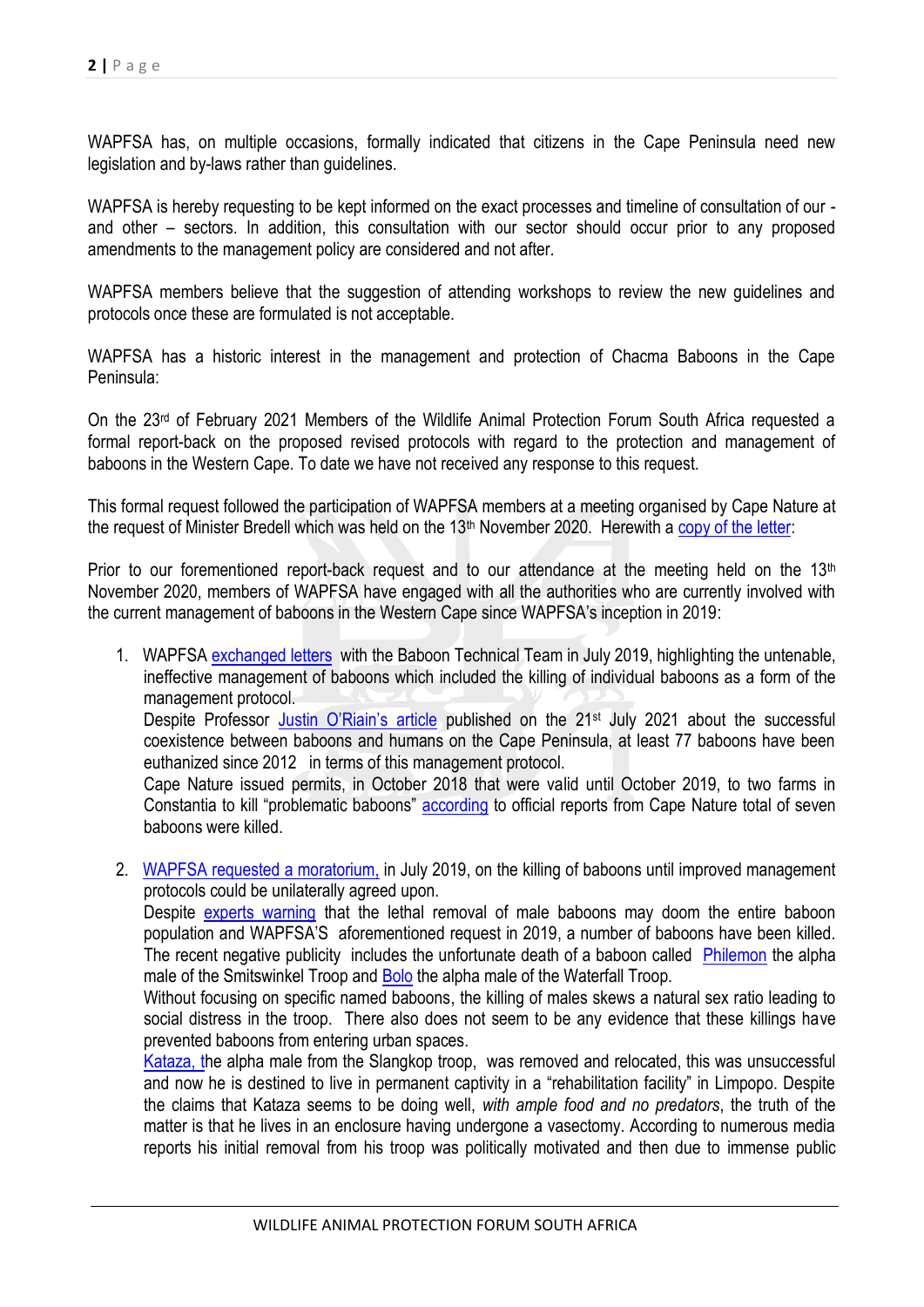pressure, without which he would have been killed, the authorities, in an attempt to *be seen to be doing the right thing* saved him by moving him into captivity.

In summation, there is no specific policy in place in the Western Cape, nor is there land planning, for the safe relocation of baboons into the wild, away from urban areas, where they can play an important role for their species and the environment.

- 3. After a request from WAPFSA, [in a letter](file:///C:/Users/megan/Desktop/Open%20Letter%20to%20Minister%20Bredell_250820.pdf) dated the 25<sup>th</sup> August 2020, Mr Bredell [confirmed](file:///C:/Users/megan/Desktop/Letter%20to%20Ms%20Falcon%20re%20MANAGEMENT%20OF%20BABOONS%20IN%20THE%20WESTERN%20CAPE.pdf) his intention to host a workshop to discuss Baboon Management and Protection in the Western Cape with WAPFSA members.
- 4. As a result of COVID 19, on the 16<sup>th</sup> of September, the City of Cape Town organised an open-door virtual preliminary meeting via ZOOM. The preliminary meeting was limited to a 100 participants on a first come first served basis. Interested members of the general public, representatives of various wildlife conservation organisations including representatives from WAPFSA attended. To our knowledge, there was never any formal feedback from this zoom meeting.
- 5. On the 12<sup>th</sup> of November 2020, WAPFSA [delivered a Draft Document](file:///C:/Users/megan/Desktop/Baboon%20Management%20in%20the%20Western%20Cape_WAPFSA%20Preliminary%20Document_12November%202020.pdf) to Cape Nature with regard to the welfare, protection and management of Chacma Baboons in the Western Cape.
- 6. [Representatives of WAPFSA](file:///C:/Users/megan/Desktop/WAPFSA%20-%20Meeting%20on%2013th%20November%20RE%20Baboon%20Management.pdf) attended a [face-to-face meeting](file:///C:/Users/megan/Desktop/Intention%20to%20hold%20a%20baboon%20management%20meeting%20November%202020%20final%202.pdf) arranged by Cape Nature on the 13<sup>th</sup> of November 2020. Due to a highly contentious issue involving the mismanagement of the baboon known as SK11or Kataza, the meeting was not attended by the representative of UCT Baboon Research Unit, namely Justin O'Riain, whilst the representatives of the City of Cape Town attended but were advised to not comment. SANParks was also absent from the meeting. In other words half of the expected BTT representatives were not present at the meeting.

Throughout WAPFSA's aforementioned historic role and open dialogue with Cape Nature since 2019 we have insisted that transparency and accountability are crucial in the management of environmental issues. We were promised a final copy of the official minutes of the meeting held on the  $12<sup>th</sup>$ November 2020, we have yet to receive the same.

7. On the 23rd of February 2021 WAPFSA members sent a letter to the following authorities who are involved with the management of baboons on the Cape Peninsula: The office of the Minister of Local Government Environmental Affairs and Development Planning; Office of the Premier of the Western Cape; Mayor of Cape Town; CEO of Cape Nature; The Overstrand Municipality, Director of Infrastructure and Planning; University of Cape Town, Baboon Research Unit; The City of Cape Town; Chairman of the Baboon Task Team; Cape of Good Hope SPCA; SANParks and NCC Environmental Services. WAPFSA members received a response only from Professor Justin O'Riain who had not attended the meeting on the 13<sup>th</sup> November 2020.

In this letter, WAPFSA requested that the results from the survey conducted by the City of Cape Town in mid-December 2020, titled *"Baboon Management Questionnaire"* were published. As far as we are aware of, such results have yet to be published.

## **IN CONCLUSION**

WAPFSA hereby recommends that the Wildlife Welfare and Protection Sector is included in the drafting of new baboon protection protocols and legislation.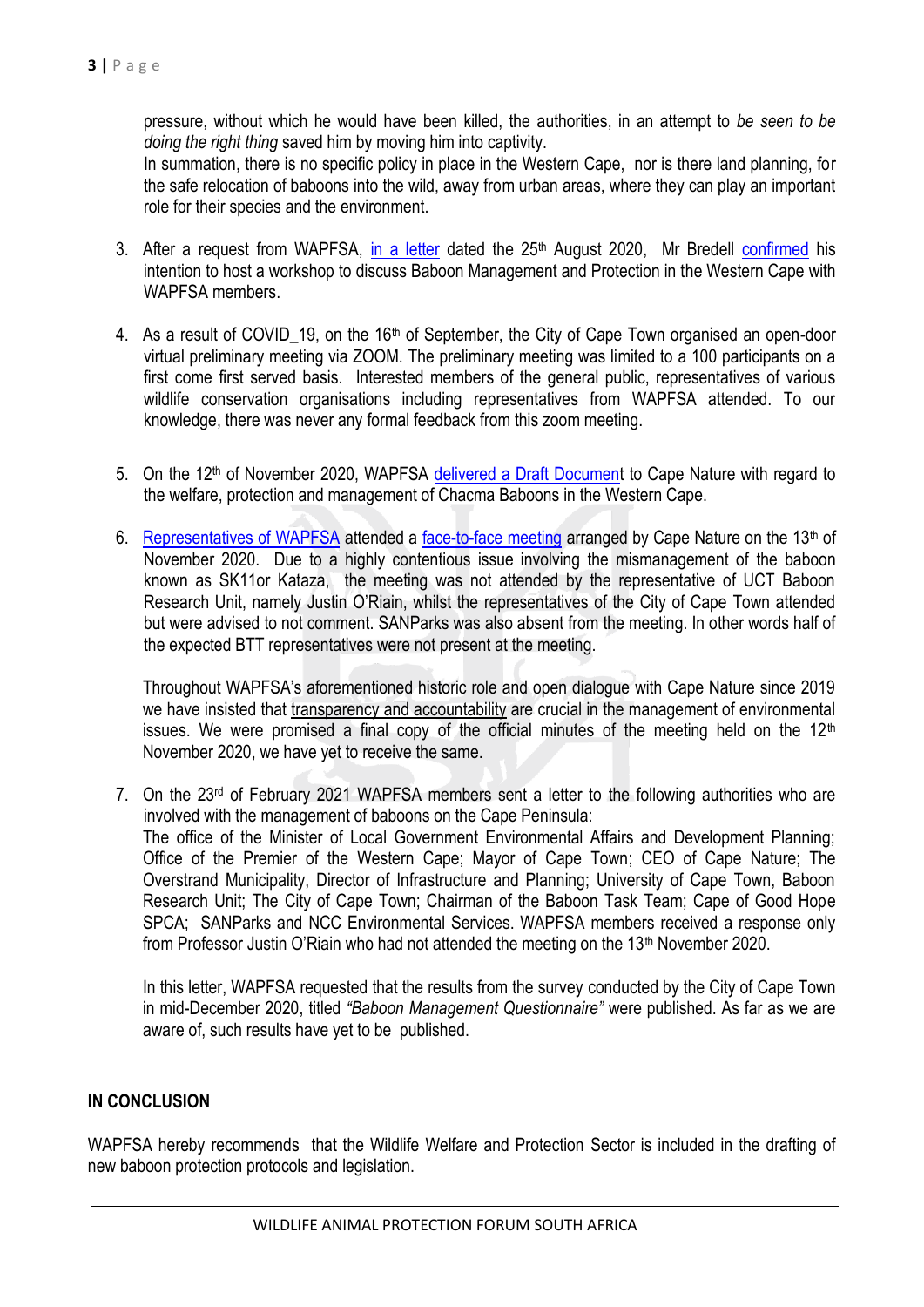To exclude WAPFSA members and their expertise and representation together with other stakeholders, from the participation process and the drafting of new protection and management protocols and legislation for the baboons on the Cape Peninsula is questionable in terms of legislation – since animal welfare should be included.

Without such inclusion and a transparent process, we believe that community divisiveness might continue, which could lead to a feeling of resentment towards the political figures and others involved in baboon management and protection related decision making.

WAPFSA members, with their vast and varied experience in wildlife conservation, wildlife welfare and constitutional and environmental law have been included in decision making processes at national level, as a sector to be consulted.

For the record we noted our combined concern with the disregard of our expertise in our recent submission relative to the Western Cape Biodiversity Bill 2021.

In regard to the management of baboons in the Cape Peninsula, we would like to be informed about the timeline for the preliminary consultations with the various sectors prior the drafting of amendments and then for the stakeholder consultations and finalization of the process.

We look forward to a detailed and urgent response to all our ongoing concerns.

stefania falcon [stefania@wapfsa.org](mailto:stefania@wapfsa.org) Mobile: +27 (0)73 3012107 **ON BEHALF OF WAPFSA**  <http://wapfsa.org/> **WILDLIFE ANIMAL PROTECTION FORUM SOUTH AFRICA** 

*This correspondence will be open, for media diffusion* 

**Signing Members of WAPFSA**

African Climate Alliance **Climate Dep** Sairusha Govindsamy Animal Talk Africa **Founder** Founder Wynter Worsthorne Baboon Matters **Founder** Founder **Jenni Trethowan** Baboons of the South Director Director Lorraine Holloway Ban Animal Trading **Director** Director **Contains Smaragda Louw** Beauty Without Cruelty (South Africa) Chairperson Toni Brockhoven